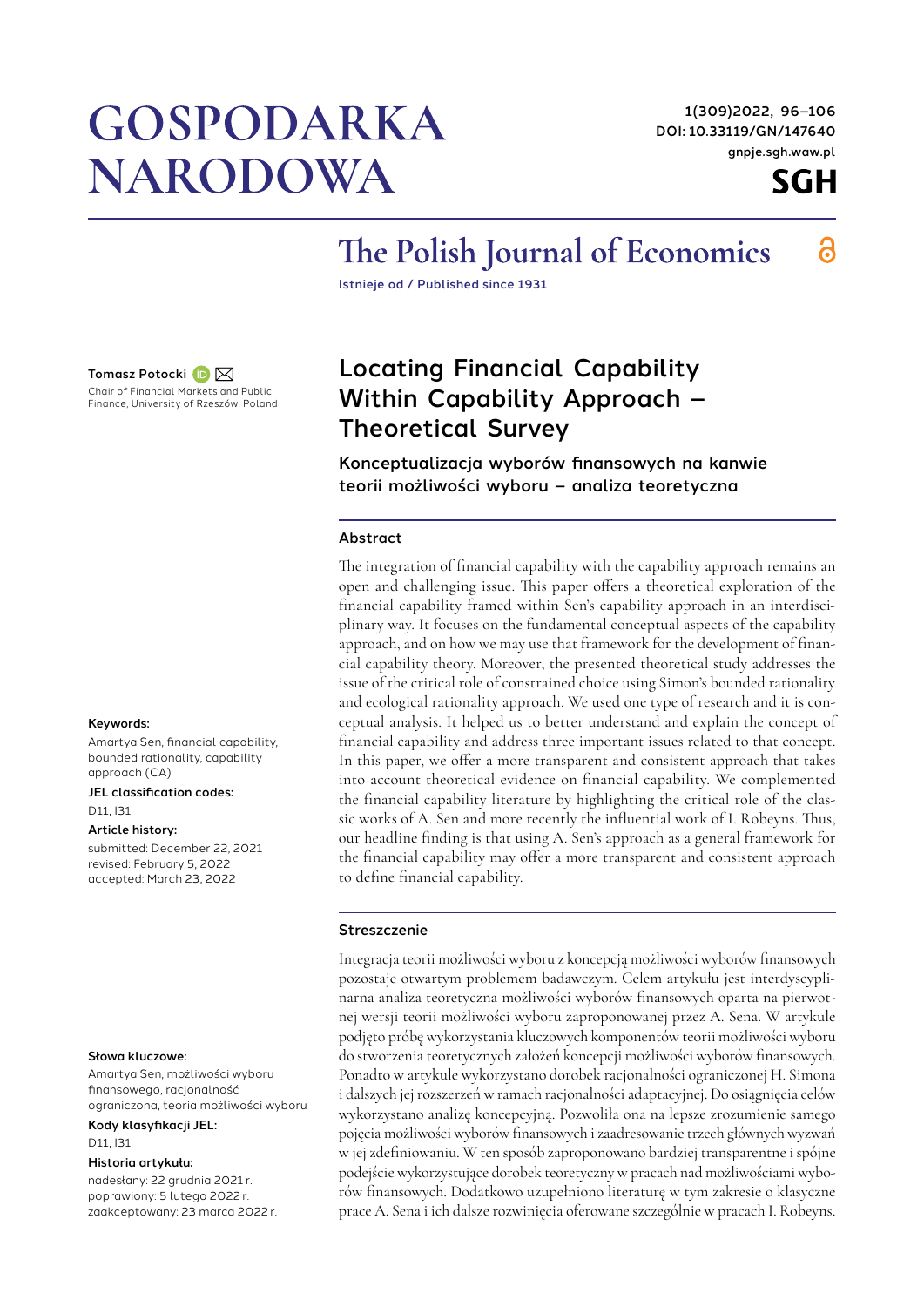Z tego powodu najważniejszym wnioskiem niniejszego artykułu jest rekomendacja wykorzystania prac A. Sena nad teorią możliwości wyboru jako warunków ramowych do definiowania możliwości wyborów finansowych.

#### Introduction

In the past two decades, a large part of influential literature in economics has dealt with the question of how financial development influences the prosperity of economies [**Greenwood, Scharfstein, 2013**; **[Rajan](#page-9-0)  [2006](#page-9-0)**; **[Mian, Sufi, 2009](#page-9-1)**; **[Stiglitz, 2010](#page-10-0)**; **[Philippon, Reshef, 2013](#page-9-2)**; **[Piketty, 2014](#page-9-3)**; **[Philippon, 2015](#page-9-4)**; **[Zingales,](#page-10-1)  [2015](#page-10-1)**]. **Acemoglu and Robinson** [**2019**: 482] claim that "excessive growth in the financial sector and inefficient risk-taking have probably been quite costly because they have created instability in the economy"1 . This trend also brought an enormous instability on both sides of the personal-finance balance sheet and has attracted a lot of research attention in recent years [**Betti et al., 2007**; **Alessie et al., 2013**; **[Mian et al., 2013](#page-9-5)**, **[2017](#page-9-6)**]. Not accidentally, the following tendency has triggered a dramatic surge in personal bankruptcy filings around the world [**[Livshits, 2015](#page-9-7)**].

What people can achieve and end up achieving is increasingly influenced by financial opportunities or capabilities, which may be either fertile in the sense they help individuals realise or sustain their central capabilities (through access to low-interest rates in banks), or corrosive and dangerous to central capabilities (through access to high-interest rates in pawn shops) [**Sen, 2017**; **[Robeyns, 2017](#page-10-2)**]. Financially capable individuals have access to financial choices and can evaluate them, are engaged in a neutral discussion about money and financial issues, plan for the future and respond competently to life events [**Bird et al., 2014**: 684].

The concept of financial capability has newfound prominence in the academic debate and it is primarily derived from consumer finance studies [**[Kempson et al., 2005](#page-9-8)**; **[Taylor, 2011](#page-10-3)**; **Anand, Lea, 2011**; **[Xiao et al.,](#page-10-4)  [2014](#page-10-4)**, **[2015](#page-10-5)**; **[Xiao, O'Neill, 2016](#page-10-6)**]. However, recently more attention has been given to the capability approach as the theoretical foundation for financial capability [**Johnson, Sherraden, 2007**; **[Sherraden, 2013](#page-10-7)**; **[Sherraden,](#page-10-8)  [Grinstein-Weiss, 2015](#page-10-8)**; **[Sun et al., 2022](#page-10-9)**]. Unfortunately, it is scrutinized in a limited way because it mainly discusses Nussbaum's definition of capabilities [**[Sherraden, 2013](#page-10-7)**]. Due to those limitations, the aim of this paper is threefold. First, we present three dominant ways of defining financial capability in the consumer finance literature and try to understand the role of the capability approach. Second, we focus on the core concepts of Sen's capability approach and how we can use that framework for the conceptualisation and visualisation of financial capability. Third, we discuss important issues related to conceptualisation.

The article is organised as follows: some issues linking financial insecurity with financial capability are discussed in Section 1. Section 2 is devoted to answering the following question: How can we use the capability approach to develop the conceptual framework of financial capability? Section 3 connects financial capability with the act of choice. The last section concludes and summarises the theoretical and conceptual findings.

#### Financial instability as opportunity failure

Income volatility, financial insecurity, and the lack of adequate financial tools have become the representation of opportunity failure of millions of individuals, especially poor ones [**[Wolff, De-Shalit, 2007](#page-10-10)**; **Collins et al., 2009**; **[Morduch, Schneider, 2017](#page-9-9)**]. Consistent with the arguments reported by **Sen** [**[1999](#page-10-11)**: 88], the adversity in converting income into valuable functionings entails real poverty. Such things as being financially secured, avoiding financial stress, having related income-using abilities, being able to cope with unexpected financial shocks, and being financially literate, might become a good representation of an individual's financial capa-

<sup>1</sup> Some authors refer to the term financialization (see section 2 in **Davis** [**2017**] for an excellent review of definitions).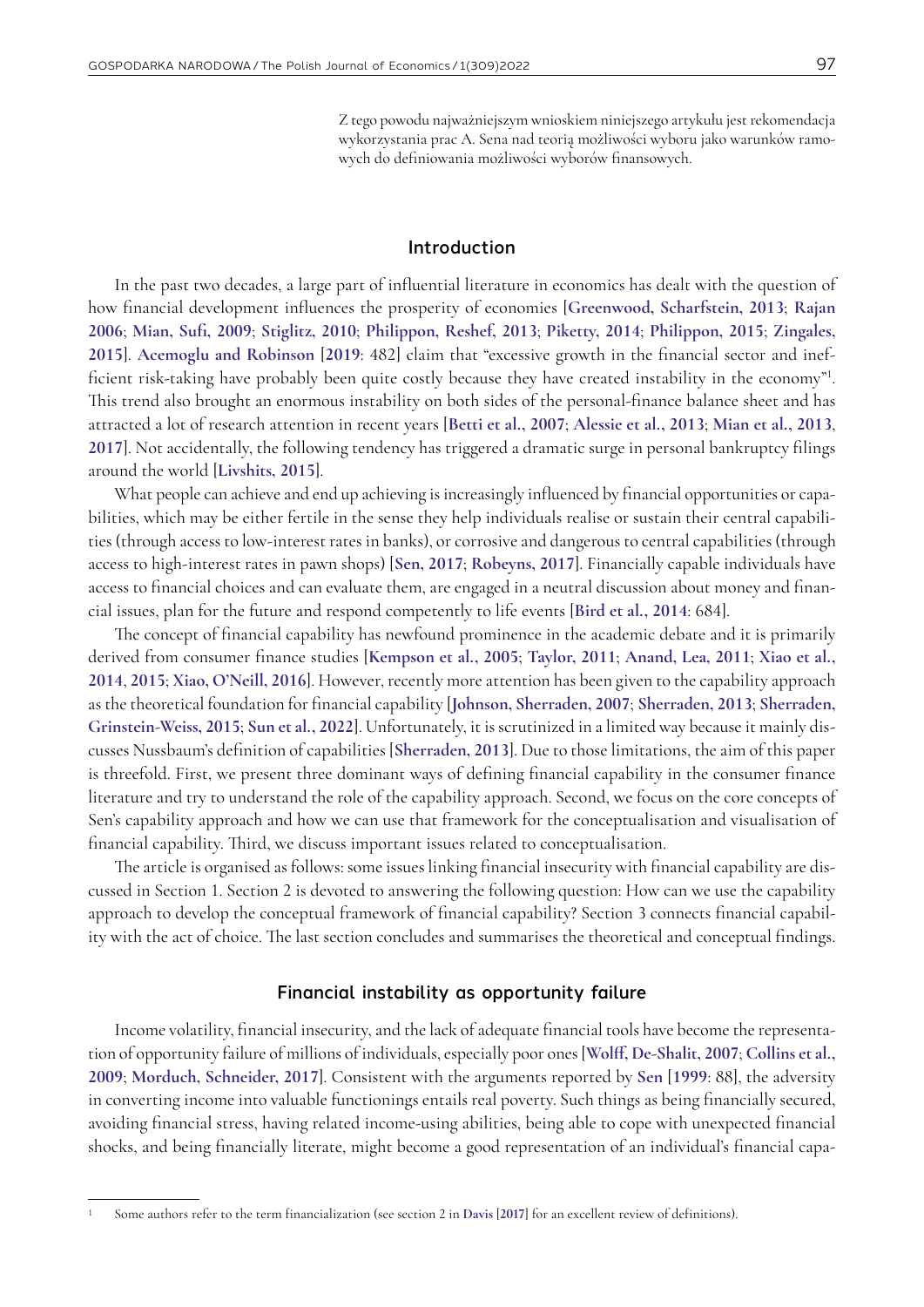bility. In our opinion, the lack of security is of overwhelming significance for how individuals use and enjoy the full list of basic capabilities.

Notwithstanding, financial institutions and financial regulators insufficiently protect individuals from financial instability and do not help people develop and sustain their crucial financial functionings [**Collins, 2009**; **Collins (eds.), 2015**; **[Shiller, 2012](#page-10-12)**]. According to **Banerjee et al.** [**2006**: XV], "the most pervasive 'market failures' are the ones that impede the ability of the poor to make private or collective 'investment' that they need to escape from poverty". The problem is particularly acute in the financial sector, where poor individuals are frequently excluded from financial markets (in particular from credit and the insurance market). Reinforcing previous studies by **[Robeyns](#page-10-2)** [**2017**: 41], we may assume that, given financial institution arrangements, financial capability is severely limited, particularly for poor individuals, and most of the financial choices do not generate any positive freedom.

Financial services not tailored to the individual's needs, product complexity, and the lack of transparency create an even bigger financial insecurity gap and deepen the lack of control over financial institutions [**[Mor](#page-9-9)**[duch, Schneider, 2017](#page-9-9): 177]. This financial evolution and more recently the decentralised finance (Defi)<sup>2</sup> revolution, based on decentralised blockchains such as the Bitcoin and Ethereum, have not only promoted financial stability but brought an additional uncertainty, and consequently additional factors of instability in everyday financial decisions. **[Prasad](#page-9-10)** [**2021**: 321] explained that precisely by saying: "Financial innovations will generate new yet unknown risks, especially if financial market participants and regulators put undue faith in technology and let down their ground. Decentralization and fragmentation cut both ways (…) Thus, fragmentation might yield efficiency in good times and rapid destabilization when economies struggle".

Any public discussion considering ordinary individuals is therefore needed to influence financial institutions in supporting the development, protection and sustainment of financial capability. **Sen** [**2017**: 407] rightly indicates that "viewing the vast economics and social damage done by the policies of austerity, autocratically chosen by the leaders of Europe's financial institution (…), with extraordinarily little public discussion *before* the choices were made, it is not easy to escape the thought that more epistemic engagement with ordinary people (…) could have helped". This discussion should focus on both structural constraints and individual and social conversion factors. Confirming previous studies by **DellaVigna** [**2000**], **Bertrand et al.** [**2004**, **2006**], and **[Mullainathan](#page-9-11)** [**2006**], the lack of financial capability, constrained choice and limited financial functionings have intrinsic constraints (as a result of personal conversion failure), for example in the form of cognitive predispositions such as the lack of self-control, short-term thinking, impulsive buying, underestimation of financial risk, risk and financial illiteracy or trusting the wrong advisor*.* Moreover, consistent with the results reported by **Banerjee et al.** [**2006**], **[Mullainathan](#page-9-12)** [**2007**], **[Shiller](#page-10-12)** [**2012**], **Sen** [**[1999](#page-10-11)**], and **[Robeyns](#page-10-13)**  [**[2005](#page-10-13)**; **[2017](#page-10-2)**], it may also be the result of structural constraints (as a result of environmental and social conversion failure), mainly due to the dynamic financial development and financialization around the world. Paraphrasing **[Nussbaum's](#page-9-13)** words [**2011**: 22], we may say that the current financial markets create contexts for financial choice, but this is done without developing an individual's innate skills and cognitive capacities to exercise these financial choices. In a similar vein, **[Shiller](#page-10-12)** [**2012**: 235, XVI] stated that "the finance is supposed to *reduce* randomness in our lives, not increase it", further indicating that "finance, despite its flaws and excesses, is a force that potentially can help us create a better, more prosperous, and more equitable society".

#### Conceptual model of financial capability based on Sen's Capability Approach

The current state of financial capability research shows that most research in customer finance scrutinises the determinants of financial capability (mainly individual background differences), achieved financial functionings (both financial behaviour and outcome), and constrained choice (financial decisions), but it does not define financial capability *per se* in the way proposed in Sen's capability approach. The first line

<sup>2</sup> see part II in **[Prasad](#page-9-10)** [**2021**] for detailed history and current frontiers in the topic.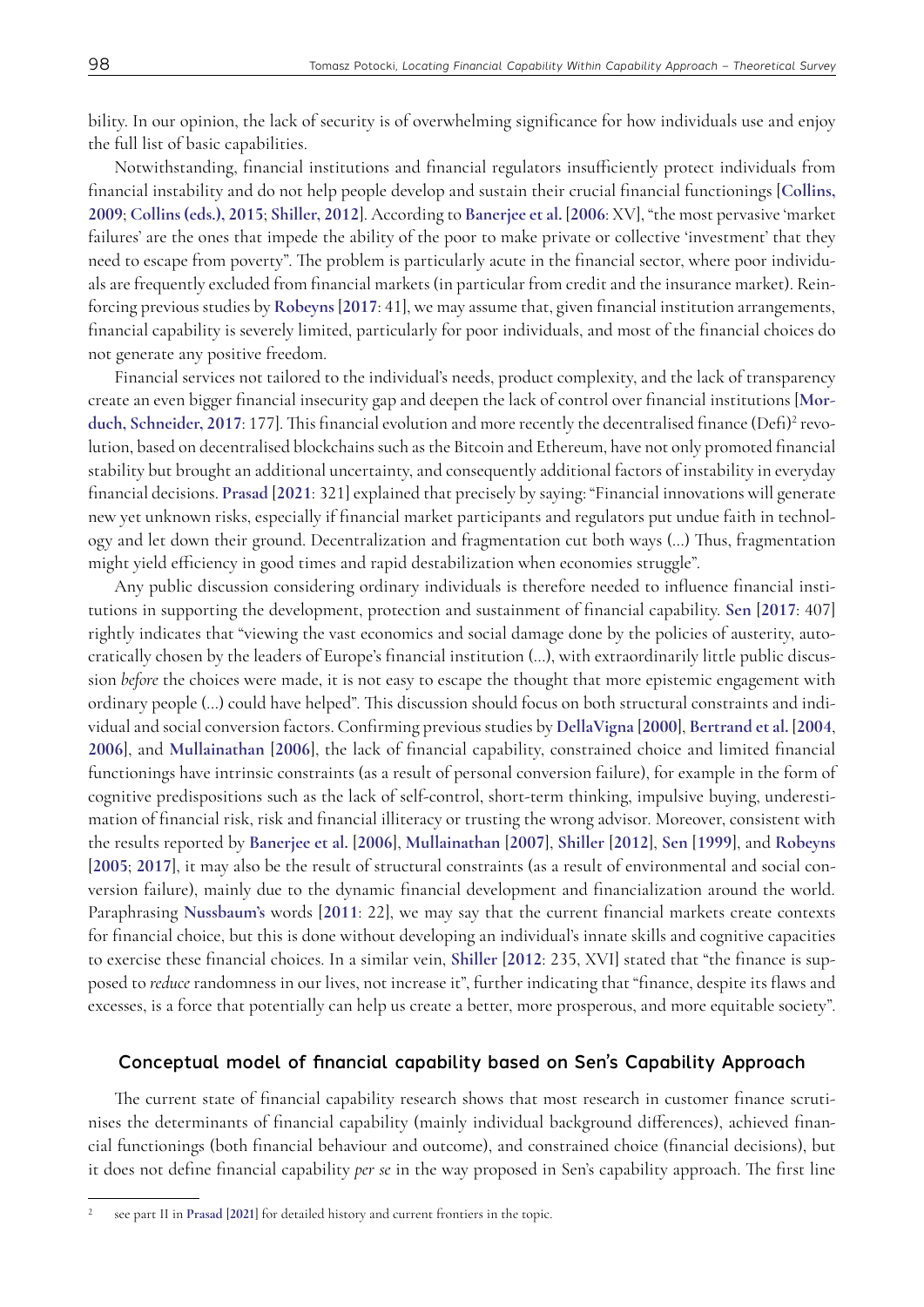of research, proposed by **[Kempson et al.](#page-9-8)** [**2005**: 14], emphasises the role of individual conversion factors used in the following definition: "Financial capability consists of three components. The first two referred mainly to abilities ((1) knowledge and understanding, (2) skills) and a third dimension which was represented by the financial attitude ( (3) confidence and attitudes). The second one by **[Taylor](#page-10-3)** [**2011**: 298] focuses more on the achieved financial functionings by saying that 'financial capability refers to people's ability to manage and take control of their finances'. The last one presents a much broader framework and it was offered by **Johnson and Sherraden** [**2007**: 122]: In their view, financial capability requires both the ability to act (knowledge, skills, confidence, and motivation) and the opportunity to act (through access to beneficial financial products and institutions). This framework has been further clarified and defined by **[Sherraden](#page-10-7)** [**2013**]." Their idea of financial capability is based on **[Nussbaum](#page-9-14)**'s [**2000**; **[2011](#page-9-13)**] pioneering typology of capabilities and is the subject of deep scrutiny in our paper.

The very similar conclusions were reached by **[Xiao and Huang](#page-10-14)** [**2021**: 26], who conducted the first comprehensive, systemic review examining 250 research papers in consumer research on financial capability and concluded that three propositions are essential in consumer finance literature: financial capability as an individual ability, desirable financial behaviours, financial opportunity as well as the interaction between them. However, their study does not offer any further discussion concerning the role of the capability approach in financial capability conceptualisation and does not explain any differences between Sen's and Nussbaum's capability approach.





Source: Own elaboration based on **[Robeyns](#page-10-13)** [**2005**, **[2017](#page-10-2)**].

#### The role of individual conversion factors in the conceptual framework of financial capability

First of all, most of the financial capability definition is still dominated by the ability-oriented approach to financial capability. Finance has indeed become a central issue in an individual's life, therefore financial abilities might be seen as elementary social abilities enabling conversion of income and consumption into valuable financial functionings. This argumentation is reported by **Arrowsmith and Signal** [**2010**: 14], who emphasise that "in essence financial capability can be thought of as an amalgam of skills and knowledge that are necessary for functioning in modern society". Nevertheless, reinforcing the previous argumentation by **Duflo** [**2006**] and [**Benerjee, Duflo, 2011**], assigning the financial capability only within financial abilities may seem unfair, especially to poor individuals who are unprivileged in the context of such abilities. **Duflo** [**2006**: 372], rightly argued that "it seems that if people are being poor and have nothing to lose in financial terms, they cannot be made fully responsible for their actions". This paradox is also explained in empirical research by **Collins et al.** [**2009**: 33, 61], who concluded that lower-income and financial capacity require more than less active financial management and force poor individuals to work harder to manage their money. Thus, our argumentation confirms the previous research by **[Wolff and De-Shalit](#page-10-10)** [**2007**: 13], who stated that "hold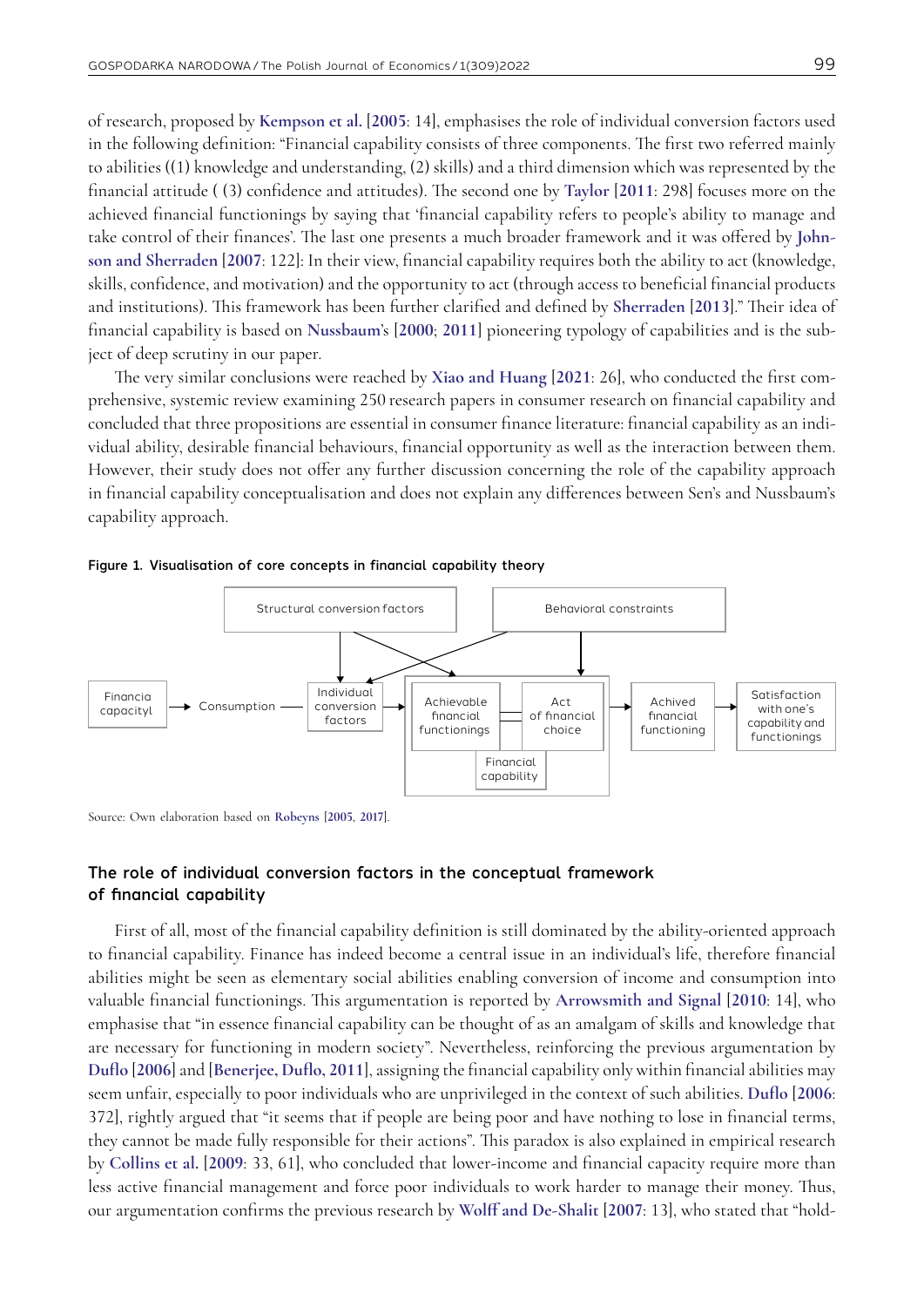ing people responsible for all the costs of all their choices without first equalizing their circumstances, does not look much like an improvement from an egalitarian point of view", and the study by [**[Robeyns, 2017](#page-10-2)**: 110– 111], who emphasises that individuals should be responsible for their own choices but only when structural constraints (financial institutions) favour equality. This is why in Figure 1 the individual conversion factors (financial abilities) are only one of the factors influencing financial capability.

Additionally, focusing only on the ability approach means that we neglect in the discussion on financial capability the social arrangements, including structural constraints imposed by social institutions, as well as environmental and social conversion factors, which, as stated by **Sen** [**[1999](#page-10-11)**; **2017**] and **[Robeyns](#page-10-13)** [**2005**; **[2017](#page-10-2)**], may, to a great extent, "create" or "reduce" the financial capability *sensu stricto.*

According to the recommendation submitted by **Arrowsmith and Pignal** [**2010**: 13] for the Canadian Financial Capability Task Force, "the measurement of financial knowledge, financial abilities, and associated behavior is not straightforward and there is no 'correct' approach when talking about financial capability." Hence, the ability-oriented approach to financial capability needs to be supplemented by the influence of institutional constraints, which determine financial opportunities open to individuals, particularly to poor ones.

#### The role of structural conversion factors in the conceptual framework of financial capability

To locate the financial capability theory within Sen's capability approach we need to consider the role of social institutions, especially financial institutions, since, as reported by **Sen** [**[1997](#page-10-15)**: 203], they have a great impact on an individual's financial capability (both opportunity and choice application using Sen's terminology). Thus, as in Figure 1, structural conversion factors influence both financial capability and individual conversion factors. This is consistent with **[Robeyns](#page-10-2)** [**2017**: 40], who stated that "capabilities are contingent upon our social institutions", and that they are "context-dependent functionings". We believe that the same should apply to the conceptual framework of financial capability. Moreover, our argumentation reinforces previous research by **[Shiller](#page-10-12)** [**2012**: 145], who points out that "innovative financial instruments often seem to be tied to the culture of one country". By the same token, **Sen** [**[1993](#page-10-16)**: 44] states that "being free to live the way one would like may be enormously helped by the choice of others, and it would be a mistake to think of achievements only in terms of active choice by oneself".

Structural conversion factors (as presented in Figure 1) influence the financial capability and individual conversion factors, and to obtain the overall picture of the situation we need to analyse various factors and its dynamics. This is emphasised by **[Shiller](#page-10-12)** [**2012**: 5], who states that "an illiterate farm boy from a remote area finds it difficult to walk into the offices of a bank in a big city to ask for capital to start a business (…) and there is substantial evidence of such a barrier in the extreme variations in interest rates paid". We may observe the evolution of this approach in studies by **[Kempson et al.](#page-9-8)** [**2005**; **[2013](#page-9-15)**], who initially put an emphasis on individual conversion factors (individual abilities), but then took into account the impact of structural conversion factors (external opportunities). **Dubois and Rousseau** [**2008**: 424–425] present a similar standpoint when it comes to the lack of capability in the vulnerability theory: "Capability can be considered as a combination of the 'ability to do things with the 'potentiality of being' as one wishes". In the case of the "ability to do", they attach great importance to physical capacity, whereas in the case of the "potentiality of being" they highlight financial capacity and social opportunity. This line of argumentation is also reported by **Dubois and Rousseau** [**2008**], **[Sherraden](#page-10-7)** [**2013**], and **[Kempson et al.](#page-9-15)** [**2013**], who indicated that financial abilities may only be developed with the experience gained during interaction with financial institutions (see the arrows in Figure 1). Therefore, our line of reasoning partly reinforces the definition of financial capabilities presented by **[Sherraden](#page-10-7)** [**2013**: 35] whereby an "individual should have financial knowledge and skills but also access to financial institutions that enable them to improve their financial well-being," which includes both financial abilities and financial inclusion.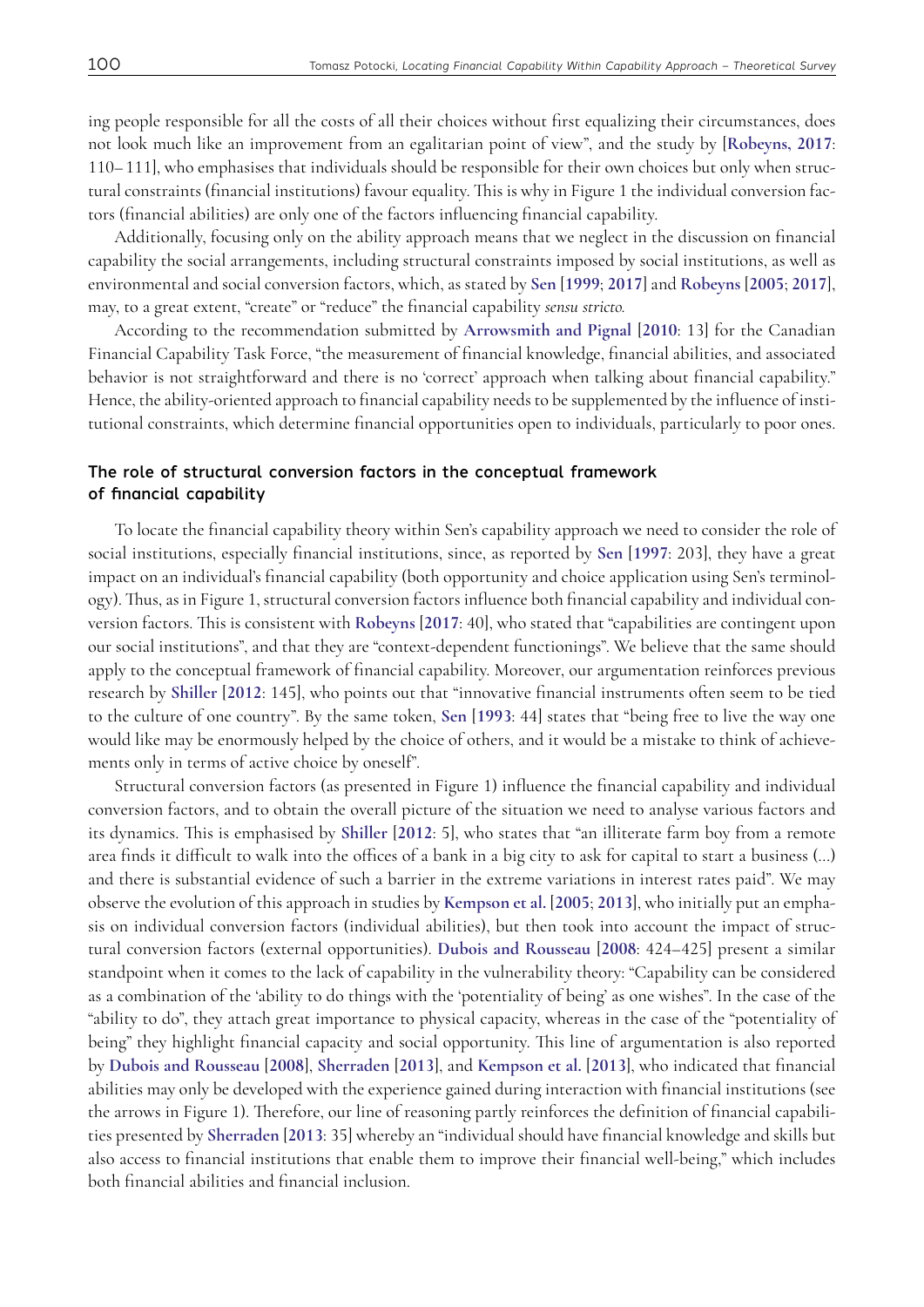It seems, however, that Sherredan's definition of financial capability resembles too much the financial capacity described by **Dubois and Rousseau** [**2008**]. To develop this capacity, individuals must have appropriate access to and an understanding of financial products, services, and concepts. As in Sen's capability approach, we should perceive the role of financial institutions in a similar way, as a key component constraining or enabling access to valuable financial options, but not as an integral part of financial capability (see Figure 1 for detailed visualisation).

#### Nussbaum's versus Sen's terminology in the conceptualisation of financial capability

Most of the research on the financial capability theory, including **Johnson and Sherraden** [**2007**], **[Sher](#page-10-7)[raden](#page-10-7)** [**2013**], **[Sherraden and Grinstein-Weiss](#page-10-8)** [**2015**], makes use of the terminology suggested by Nussbaum.

Nussbaum's classification of capabilities including basic, internal and combined capabilities differs considerably from Sen's idea of structural and individual conversion factors. **Sen**'s [**[1997](#page-10-15)**: 195–198] and **[Robeyn](#page-10-13)**'s [**[2005](#page-10-13)**: 74–75; **[2017](#page-10-2)**: 45–46] approach assumes mainly capabilities resulting from access to achievable financial functionings and an act of choice, which are not internal skills (these are individual conversion factors in Figure 1). Nussbaum [**[Nussbaum, 2011](#page-9-13)**: 21] explains her approach by saying: "They are to be distinguished from innate equipment: they are trained or developed traits and abilities, developed, in most cases, in interaction with the social, economic, familial, and political environment". Then, **[Nussbaum](#page-9-13)** [**2011**: 23] indicates that her distinction between internal and combined capabilities is only a useful rule of thumb. Resuming, in our opinion, Sen's capability approach should be treated as a dominant element of conceptualisation of financial capability, which means, that financial abilities, literacy and knowledge need to be included within individual conversion factors (see Figure 1). Both **[Qizilbash](#page-9-16)** [**2007**: 38] and **[Robeyns](#page-10-2)** [**2017**: 9] argue that Nussbaum's capabilities approach is a specific application of Sen's original contribution3 .

#### Definition of financial capability and achieved functionings in the conceptualisation of financial capability

The distinction of determinants of capabilities and capability, as well as indicating differences in Nussbaum's and Sen's approach allow us to define financial capability. In general, financial capability captures what individuals are able to choose from various available combinations (particular combinations of achievable financial functionings), regardless of what individuals decide to choose (see "achievable financial functionings" as a part of financial capability in Figure 1). Therefore, the freedom of choice as indicated by **[Sen](#page-10-17)**  [**[1990](#page-10-17)**] plays a substantial role in the capability approach (see "act of financial choice" as a part of financial capability in Figure 1). For instance, considering the case described by **[Wolff and De-Shalit](#page-10-10)** [**2007**: 58], individuals "who claimed that the banker will not listen to a person who can't even open an account because his earning is not secure, or because he does not have an income", do not have any freedom of choice. Their choice is structurally constrained.

Hence, using **Sen**['s argumentation \[](#page-10-18)**1987**; **[1997](#page-10-15)**; **[1999](#page-10-11)**; **[2004](#page-10-19)**], financial capability is a notion of freedom open to individuals (expressed in their being and doing), which helps them to be able to choose from a range of "achievable financial functionings" as visualised in Figure 1)4 . Thus, in our opinion, being financially secure is a central financial capability and specific financial functionings are valuable, achievable functionings. This argument supports the earlier work by **Benerjee and Duflo** [**2011**: 229], who stated that the sense of stability is the prerequisite condition for poor individuals to take a long view. The lack of financial capability is, thus, a problem of financial insecurity. Our argumentation reinforces previous studies on the capability approach

<sup>3</sup> For further explanation and differences between both taxonomies see chapter 3.2.2. in **[Robeyns](#page-10-2)** [**2017**].

<sup>4</sup> This visualisation is static and does not take into account the whole dynamics and complexity of financial choices. For more explanations see 2.12 in **[Robeyns](#page-10-2)** [**2017**].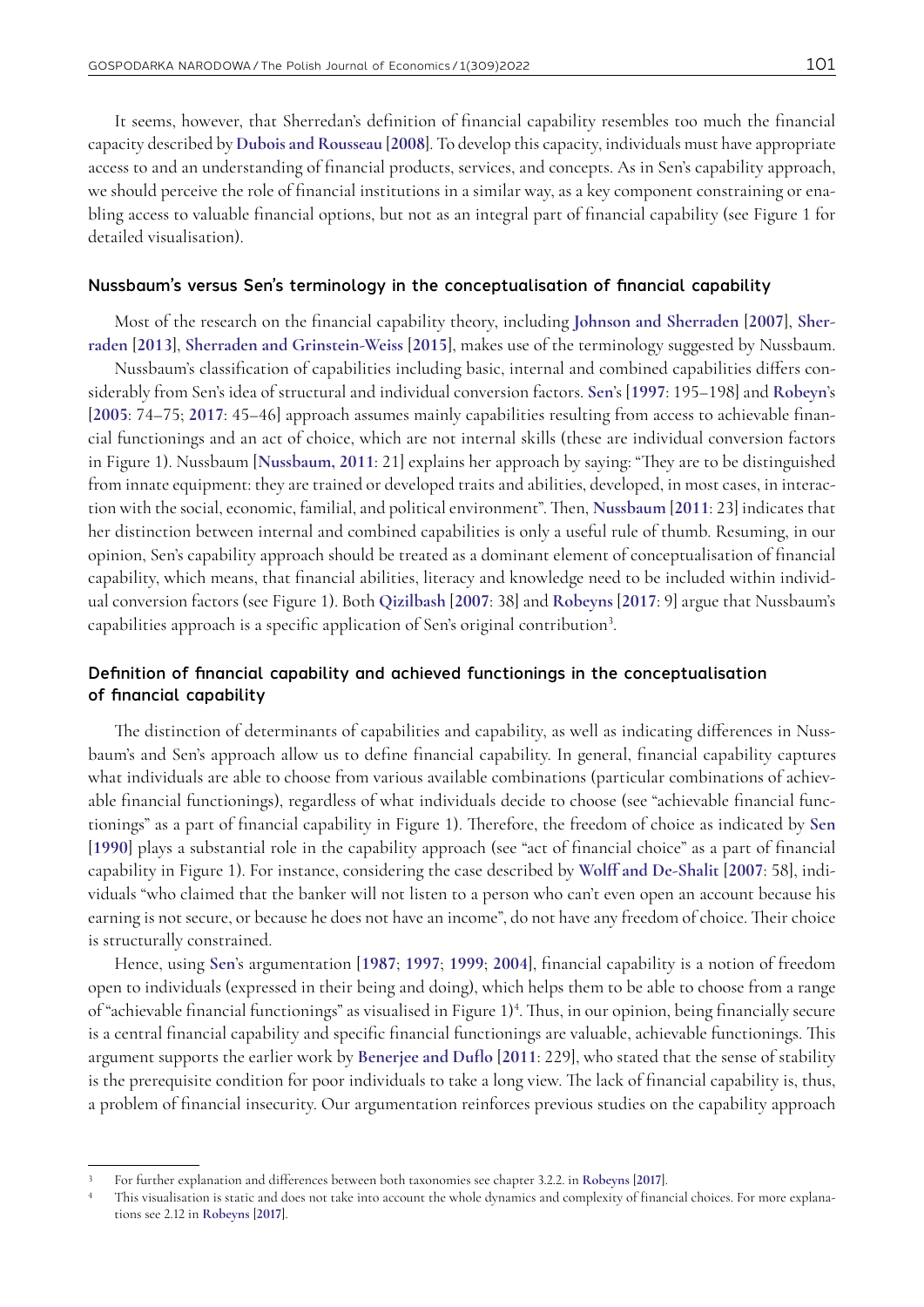by **Sen** [**[1987](#page-10-18)**: 60], who points out that "a person's options and opportunities can be seen as counting in a normative evaluation, in addition to what the person ends up achieving or securing".

Linking financial capability with financial security is also closely related to the disadvantage theory and might result in a more dynamic visualisation of the core concepts in Figure 1. **[Wolff and De-Shalit](#page-10-10)** [**2007**: 9, 37] promoted the idea of (secure) functionings, which means that not only access to genuine opportunities is important, but also its protection to count on them in the future. However, in their disadvantage theory, **[Wolff](#page-10-10)  [and De-Shalit](#page-10-10)** [**2007**: 70] focused on functionings rather than on capability because, as they put it, "capabilities are less observable, functionings are more observable". All in all, we believe that in the case of financial capability and functionings we might find a clear match between capability and functionings. In a negative sense, people with very risky financial functionings (lack of savings, high risk exposure, income volatility or unpaid debts) generate additional insecurity for themselves. On the other hand, sometimes trying hard to secure their central capability (such as education and health), individuals choose not to pay mortgage or debts.

#### Financial capability and the act of choice

Financial capability means the opportunity to select financial products and services (options application in **Sen**'s [**[1997](#page-10-15)**: 203] own words). We visualised this concept as an "act of choice" in the financial capability element in Figure 1. But, as stated by **[Qizilbash](#page-9-16)** [**2008**: 60–61], if financial opportunities are available to individuals, people are still unable to transform them into valuable financial functionings, due to structural, individual and behavioural constraints, as presented in Figure 1. Attention should be also given to the choice application aspect of Sen's approach (the act of financial choice in Figure 1). In the modern financial world, most of the financial choices are very complex (options are difficult or not possible to rank) and sometimes losing the capability to choose is a form of capability failure [**Comim, 2008**: 61].

Consequently, moving from "achievable financial functionings" to "achieved financial functionings" requires an act of choice. If we want to be financially secure, we should build contingency savings or manage financial budgets. As a result, the conceptualisation of financial capability may make considerable use of insights on bounded rationality theories of choice. Thus, we should use a broader perspective of the capability approach to conceptualise financial capability. As stated by **Comim** [**2008**: 5], "both opportunity freedom and process freedom should be used in broad interpretation view of capability theory". Especially for financial capability, the broad view might be important because the identification and prioritisation of capabilities entail the act of choice (judgment, partial ordering *inter alia*) [**Comim, 2008**: 29]. Our reasoning is in line with **[Robeyns](#page-10-2)**  [**[2017](#page-10-2)**: 212, 213], who emphasises the necessity to "integrate functionings and capabilities as a general category of behavior and decision making".

Reinforcing previous argumentation by **Alkire** [**2002**: 91] and **Sen** [**[2009](#page-10-20)**: 176], it seems that the role of choice application in financial capability visual conceptualisation (see Figure 1) may be comparable to the role of option application, because the actual behaviour of individuals may depart from complete maximisation of their goals and objectives (as a result of behavioural and structural constrains as visualised in Figure 1). We should also remember that, as stated once by **[Nozick](#page-9-17)** [**1993**: 65], "rationality refers to process or procedure by which the action is generated". Thus, the theory of rationality, became a theory of choice process [**[Nozick,](#page-9-17)  [1993](#page-9-17)**: 76–77]. Especially, as indicated by **Sen** [**[2002](#page-10-21)**: 193], when the process of choice can make a substantial difference to what is chosen. Additionally, it is worth emphasising that an option means freedom, but only when it is rightly executed. The issue can be related directly to Sen's discussion, in which he stated that the "process of decisions making cannot be seen as being the means to development but to be understood as constitutive parts of the end of development" [**[Sen, 1999](#page-10-11)**: 291]. It is also close to **[Qizilbash's words](#page-9-16)** [**2008**: 61] that "choosing, can, of course, itself be a valuable functionings".

Considering the abovementioned facts, the more adequate choice theories to scrutinise financial capability are probably those of bounded rationality, though not the ones based on behavioural economics, but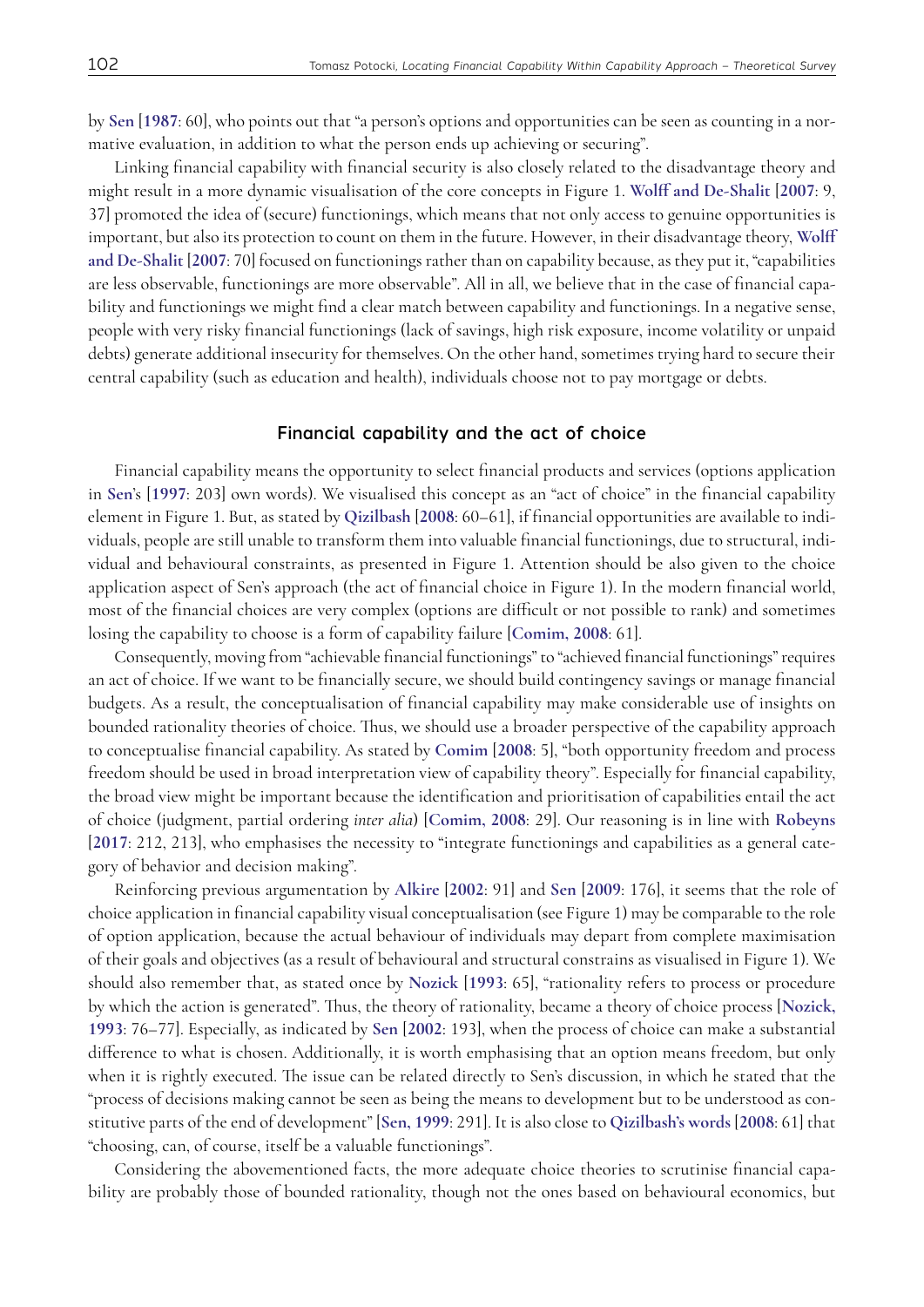mainly those deriving from Simon's bounded rationality and its further development as ecological rationality [**[Simon, 1955](#page-10-22)**; **[1956](#page-10-23)**; **[1979](#page-10-24)**; **[Todd, Gigerenzer, 2012](#page-10-25)**; **Gigerenzer et al., 1999**; **2011**]. This is emphasized by its authors, **[Todd and Gigerenzer](#page-10-25)** [**2012**: 495], who stated that "ecological rationality is an extension of the study of bounded rationality as Herbert Simon proposed". In theories based on Simon's approach, the act of choice is mainly influenced by individual conversion factors, behavioural constrains as well as structural conversion factors including environmental and social determinants (see the visualisation in Figure 1). Simon himself describes it with the following words: "Human behavior is shaped by scissors whose two blades are the structure of the task environments and the computational capabilities of the actor" [**[Simon, 1990](#page-10-0)**: 7]. This assumption is supported by [**[Robeyns, 2017](#page-10-2)**: 82], who stated that "choice is always constrained in some sense especially from the societal and behavioral perspective". By the same token, **[Nozick](#page-9-17)** [**1993**: 176] sees rationality as "an evolutionary adaptation with a delimited purpose and function", while **Sen** [**[2002](#page-10-21)**: 164] emphasises that the "evolutionary process may not only influence the rules of conduct that may consciously follow but also our psychological preferences about the actions involved". As a result, an individual who uses heuristics to make a choice, according to **Sen**['s words \[](#page-10-20)**2009**: 181, 242], "may not be acting irrationality, despite not undertaking a reasoned scrutiny on each occasion", especially when the choice "involves evaluation of alternatives with non-commensurable aspects".

All of the above is in sharp contrast with behavioral economics, as stated by **Elster** [**1983**: 12], **Shelling**  [**1978**: 14, 78] and **Gigerenzer et al.** [**2012**: 83], which puts a major emphasis on behavioural constraints and limits the influence of both individual conversion factors and acts of financial choice (as presented in Figure 1). In this vein, the behavioral approach is in a sense limited because it is not trying to rethink the institutional norms that may shape financial choice [**Gigerenzer, 2008**: 7]. **Boyd and Richardson** [**2005**: 393] used the same line of reasoning by saying: "Rational theory is salient about initial source of belief about the world. The nature of prior belief is essential and encoded in traditional norms which are a starting informational basis for choices". Bearing that in mind, both neoclassical views of rationality and the behavioural perspective are incomplete in the conceptualisation of financial capability because they do not provide an answer to the question about the source of individuals' primary choices. This approach to financial choices alters the reference point for defining financial capability, which drifts from the decision's axioms to ecological heuristics adapted to institutional arrangements [**[Smith, 2009](#page-10-26)**: 25]. This approach to choice rationality, which should, after all, be culture-dependent [**[Sen, 1982](#page-10-27)**: 368], is in line with the capability approach and our line of reasoning.

An additional set of views presented by Simon and adopted by Gigerenzer is the close link to satisfying heuristics and Sen's maximisation. Satisfying means finding a good-enough solution (by using a specific heuristic, setting aspiration level) [**Gigerenzer et al., 2011**: 3]. This was emphasized by **Sen** [**[2002](#page-10-21)**: 188–189], who stated that "satisfying versus maximizing has been somewhat deflected by the tendency to identify maximization with optimization. Satisfying corresponds entirely with maximizing behaviour. And yet it does not correspond to optimization".

#### Conclusions

In this paper, we reviewed the literature and tried to sort out conceptual differences utilising Sen's capability approach. We then presented the core concepts of financial capability and visualised it in Figure 1. We also addressed the issue of the critical role of behavioural constrains using Simon's bounded rationality and its further extensions in the ecological rationality research programme. That helped us address three important issues related to the conceptualisation of financial capability using Sen's capability approach.

First, the existing literature on financial capability is highly interdisciplinary, which poses a challenge for researchers. In our opinion, current developments in consumer studies can still be highly complementary when considering the best ways to define financial capability. In detail, financial abilities and knowledge may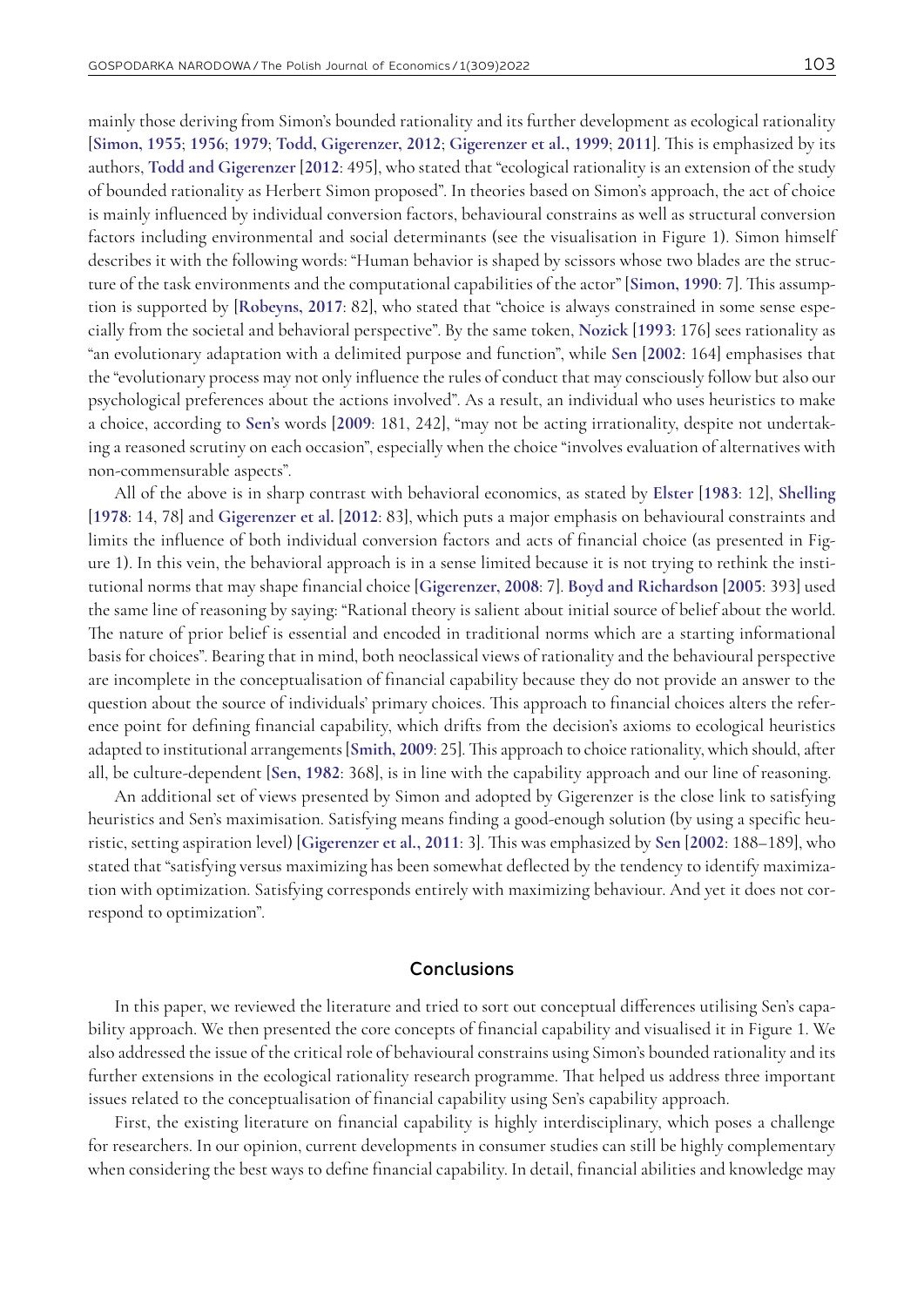serve as a part of the core concept of individual conversion factors. Both achievable and achieved financial functionings can be treated as financial behaviour and outcome in our framework.

Second, we should also remember that capability (as the opportunity aspect of freedom) can hardly serve as the sole informational basis for an act of choice, including process aspects [**[Sen, 2004](#page-10-19)**: 337; **[Sudgen, 2018](#page-10-28)**: 25]. Thus, we need to seek an approach in which we may not only concentrate on financial capability (opportunity freedom), but also capture the process of choice. Here, as presented in Figure 1, we understand the process of choice as the transformation of achievable financial functionings into achieved financial functionings taking into account the behavioural constraints. Thus, including both the opportunity and process aspects of financial capability is necessary to develop a broad perspective of financial capability and consequently financial choices made by individuals.

Third, we also need to answer the following question rephrasing that stated by **Duflo** [**2006**: 377]. How do structural constraints influence financial capability and financial choice not only by affecting these constraints, but also by changing the choice process itself? In our Figure 1, structural constrains influence or change financial opportunity and the process of choice. In our opinion, the ecological rationality research programme might be highly relevant because in the case of this approach the circumstances influence the choice that individuals make from the financial capability set. Moreover, in this approach, supporting **[Robeyn](#page-10-13)**'s [**2005**: 102] and **[Sen](#page-10-21)**'s [view \[](#page-10-21)**2002**: 133], financial capability is scrutinised from the perspective of economic and social interactions.

#### References

- Acemoglu D., Robinson J. A. [2020], *The Narrow Corridor. States, Societies, and the fate of Liberty*, Penguin, London.
- Akerlof G. A., Shiller, R. J. [2015], *Phishing for Phools: The Economics of Manipulation and Deception*, Princeton University Press, New York.
- Alessie R., Angelini V., Van Santen P. [2013], Pension wealth and household savings in Europe: Evidence from SHARELIFE, *European Economic Review*, 68, October: 308–328.
- Alkire S. [2002], *Valuing Freedoms: Sen's Capability Approach and Poverty Reduction*, Oxford University Press, Oxford.
- Alkire S., Foster J., Seth S. (eds.) [2015], *Multidimensional Poverty Measurement and Analysis*, Oxford University Press, Oxford.

Anand P., Lea. S. [2011], The psychology and behavioural economics of poverty, *Journal of Economic Psychology*, 32(2): 284–293.

- Anand P., Hunter G., Smith R. [2005], Capabilities and well-being: Evidence based on the Sen-Nussbaum approach to welfare, *Social Indicators Research*, 74: 9–55.
- Arrowsmith S., Pignal, J. [2010], Initial findings from the 2009 Canadian financial capability survey, Task Force on Financial Literacy. Special Surveys Division, Statistics Canada. [WWW document], URL: http://publications.gc.ca/collections/collection\_2011/fin/F2-209–2010‑eng.pdf (Accessed on 15.01. 2011).
- Banerjee A. V., Duflo E. [2011], *Poor economics*, Penguin Books, London.
- Banerjee A. V., Benabou P., Mookherjee D. [2006], *Understanding poverty*, Oxford University Press, Oxford.
- Bertrand M., Mullainathan S., Shafir E. [2004], A behavioral-economics view of poverty, *American Economic Review*, 94(2): 419–423.
- Bertrand M., Mullainathan S., Shafir E. [2006], Behavioral economics and marketing in aid of decision making among the poor. *Journal of Public Policy & Marketing*, 25(1): 8–25.
- Betti G., Dourmashkin N., Rossi M., Yin Y. P., [2007], Consumer over-indebtedness in the EU: measurement and characteristics, *Journal of Economic Studies*, 34(2):136–156.
- Bird C. L., Sener A., Coskunder S. [2014], Visualizing financial success: planning is key, *International Journal of Consumer Studies*, 38(6): 684–691.
- Boyd R., Richerson P. J. [2005], *The origin and evolution of cultures*, Oxford University Press, New York.
- Collins D., Morduch J., Rutherford S., Ruthven O. [2009], *Portofolios of the Poor. How the World's Poor Live on 2 \$ a Day*, Princeton University Press, Princeton & Oxford.
- Collins J. M. (ed.) [2015], *A Fragile Balance: Emergency Savings and Liquid Resources for Low-Income Customers*, Palgrave Macmillan, New York.
- Comim F., Qizilbash M., Alkire S. (eds.) [2008], *The Capability Approach: Concepts, measures and Applications,* Cambridge University Press, Cambridge.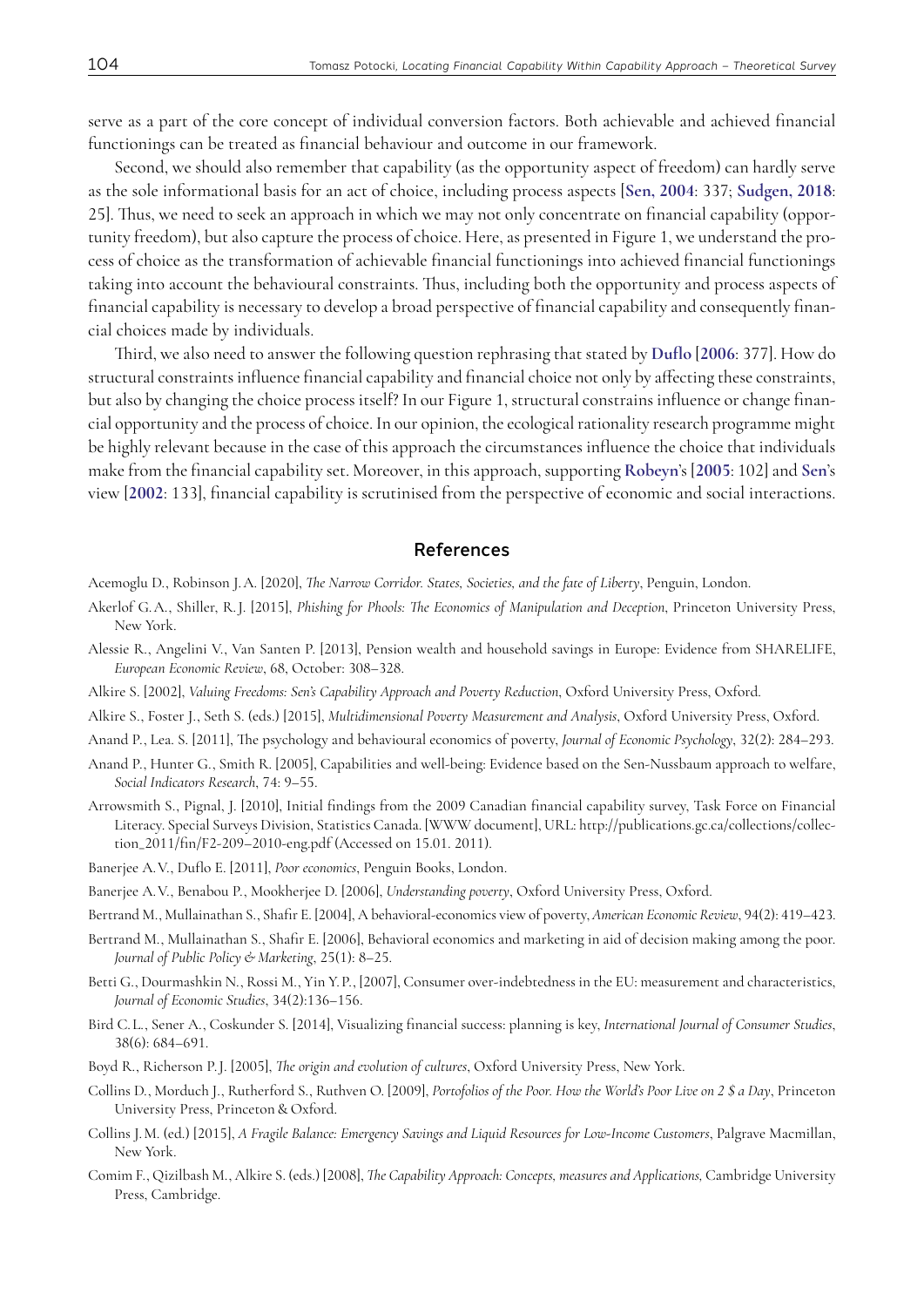Davis L. E. [2017], Financialization and investment: a survey of the empirical literature *Journal of Economic Surveys*, 31(5): 1332–1358.

- DellaVigna S. [2009], Psychology and Economics: Evidence from the Field, *Journal of Economic Literature*, 47(2): 315–372.
- Dubois J-L., Rousseau S. [2008], Reinforcing Households' Capabilities as a Way to Reduce Vulnerability and Prevent Poverty in Equitable Terms, in: Comim, F., Qizilbash, M., Alkire, S. (eds.), *The Capability Approach: Concepts, measures and Applications*, 421–436, Cambridge University Press, Cambridge.
- Duflo E. [2006], Poor but rational?, in: Banerjee, A. V., Benabou, P., Mookherjee, D. (eds.), *Understanding poverty*, 367–378, Oxford University Press, Oxford.
- Elster J. [1983], *Sour Grapes. Studies in the Subversion of Rationality*, Cambridge University Press, Cambridge.
- Gigerenzer G. [2008], *Rationality for Mortals*. Oxford University Press, Oxford.
- Gigerenzer G., Fiedler K., Olsson H. [2012], Rethinking Cognitive Biases as Environmental Consequences, in: Todd P. M., Gigerenzer, G., ABC Research Group (eds.), *Ecological Rationality*, 80–110, Oxford University Press, Oxford.
- Gigerenzer G., Todd P. M., ABC Research Group [1999], *Simple Heuristics That Make Us Smart*, Oxford University Press, Oxford.
- Gigerenzer G., Hertwig R., Pachur T. (eds.) [2011], *Heuristics: The Foundations of Adaptive Behavior*, Oxford University Press, Oxford.
- Greenwood R., Scharfstein D. [2013], The Growth of Finance, *Journal of Economic Perspectives*, 27(2): 3–28.
- Hoelzl E., Kapteyn A. [2011], Editorial. *Journal of Economic Psychology*, 32(4): 543–545.
- Johnson, E. Sherraden M. [2007], From Financial Literacy to Financial Capability among Youth, *Journal of Sociology & Social Welfare*, 34(3): 119–146.
- <span id="page-9-8"></span>Kempson E., Collard S., Moore N. [2005], Measuring Financial Capability: An Exploratory Study, *Consumer Research Report, 37*, London: Financial Services Authority, [WWW document], URL www.pfrc.bris.ac.uk/…research/Reports/Fincap\_baseline\_results\_06.pdf (Accessed on 01.01.2013).
- <span id="page-9-15"></span>Kempson E., Perotti V., Scott K. [2013], *Measuring financial capability: a new instrument and results from low- and middle-income countries*, Russia Trust Fund, World Bank, New York.
- Kuklys W. [2005], *Amartya Sen's Capability Approach*, Springer, Berlin & Heidelberg.
- <span id="page-9-7"></span>Livshits I. [2015], Recent developments in consumer credit and default literature, *Journal of Economic Surveys*, 29(4): 594–613.
- <span id="page-9-1"></span>Mian A., Sufi A. [2009], The Consequences of Mortgage Credit Expansion: Evidence from the U. S. Mortgage Default Crisis. *Quarterly Journal of Economics*, 129(4): 1449–1496.
- <span id="page-9-5"></span>Mian A., Rao K., Sufi A. [2013], Household Balance Sheets, Consumption, and the Economic Slump, *The Quarterly Journal of Economics*, 128(4): 1687–1726.
- <span id="page-9-6"></span>Mian A., Sufi A., Verner E. [2017], Houshold Debt and Business Cycles Worldwide, *The Quarterly Journal of Economics*, 13(4): 1755–1817.
- <span id="page-9-9"></span>Morduch J., Schneider R. [2017], *The financial diaries. How American Families cope in World of Uncertainty*, Princeton University Press, Princeton & Oxford.
- <span id="page-9-11"></span>Mullainathan S. [2006], Better choices to reduce poverty, in: Banerjee, A. B., Benabou, R., Mookherjee, D. (eds.), *Understanding poverty*, 379–288, Oxford University Press, Oxford.
- <span id="page-9-12"></span>Mullainathan S. [2007], Psychology and Development Economics, in: Diamond, P., Vartiainen, H. (eds.), *Behavioral Economics and*  its Applications, 85-114. Princeton University Press, Princeton & Oxford.
- Mullainathan S., Shafir E. [2014], *Scarcity. The true cost of not having enough*, Penguin Books, London.
- <span id="page-9-17"></span>Nozick R. [1993], *The nature of rationality*, Princeton University Press, Princeton & New Jersey.
- <span id="page-9-14"></span>Nussbaum M. C. [2000], *Women and Human Development: the Capabilities Approach*. Cambridge University Press, Cambridge.
- <span id="page-9-13"></span>Nussbaum M. C. [2011], *Creating Capabilities. The Human Development Approach*, Harvard University Press, Cambridge.
- <span id="page-9-4"></span>Philippon T. [2015], Has the US finance industry become less efficient? On the theory and measurement of financial intermediation, *American Economic Review*, 105(4): 1408–1438.
- <span id="page-9-2"></span>Philippon T., Reshef A. [2013], An international look at the growth of modern finance, *Journal of Economic Perspectives*, 27(2): 73–96.
- <span id="page-9-3"></span>Piketty T. [2014], *Capital in the Twenty-First Century*, Harvard University Press, Cambridge, MA.
- <span id="page-9-16"></span>Qizilbash M. [2008], Amartya Sen's capability view: insightful sketch or distorted picture, in: Comim, F., Qizilbash, M., Alkire, S., *The Capability Approach: Concepts, measures and Applications*, 53–81, Cambridge University Press, Cambridge.
- <span id="page-9-10"></span>Prasad, E. S. [2021]. *The Future of Money. How the Digital Revolution Is Transforming Currencies and Finance*. The Belknap Press of Harvard University Press, Cambridge, MA & London.
- <span id="page-9-0"></span>Rajan R. G. [2006], Has Finance Made the World Riskier? *European Financial Management*, 12(4): 499–533.
- Remund D.L. [2010], Financial Literacy Explicated: The Case for a Clearer Definition in an Increasingly Complex Economy, *Journal of Consumer Affairs*, 44(2): 276–295.